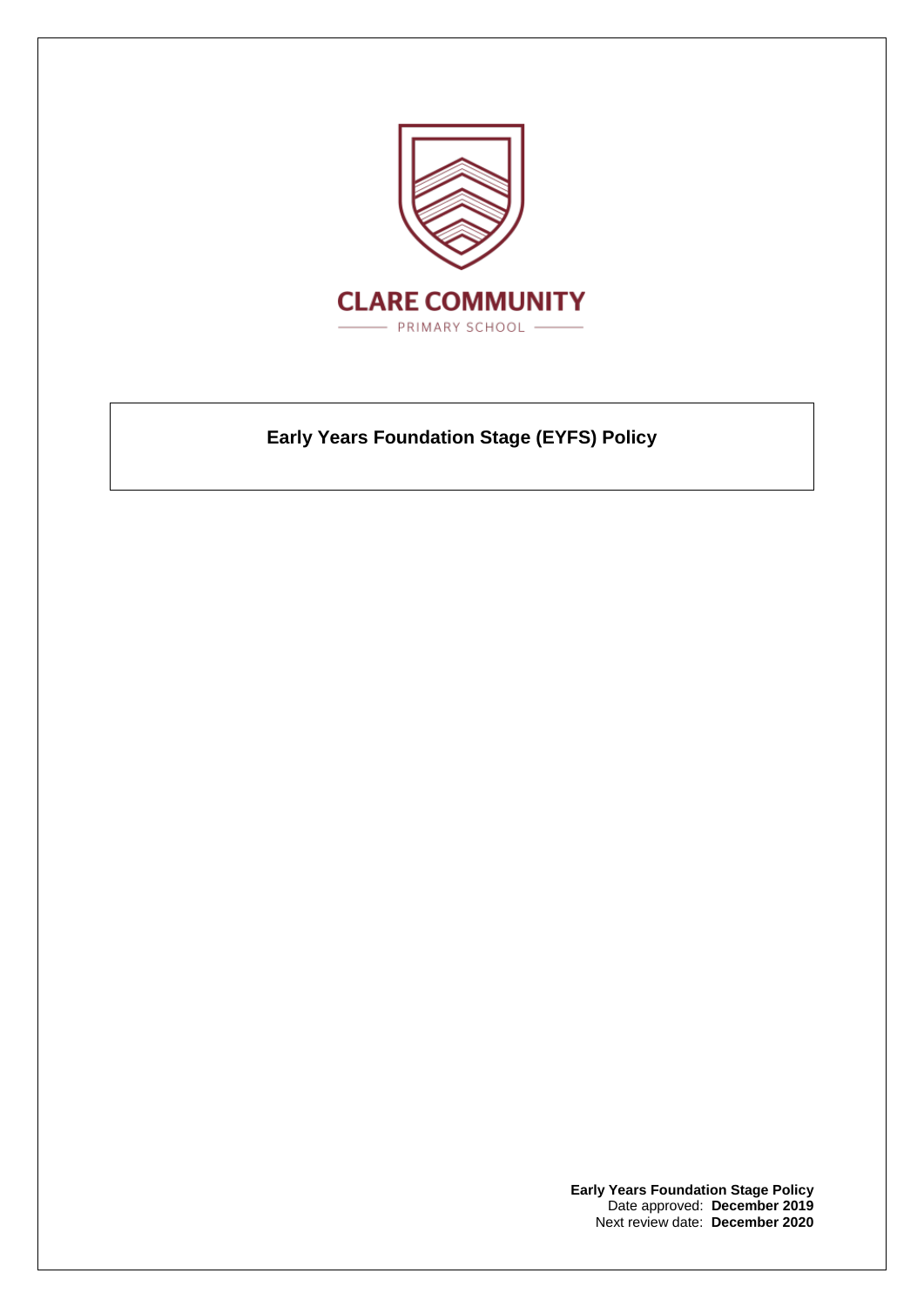## **Contents**

| Appendix 1. List of statutory policies and procedures for the EYFS |  |
|--------------------------------------------------------------------|--|

## **1. Aims**

This policy aims to ensure:

- That children in Reception access a broad and balanced curriculum that gives them the broad range of knowledge and skills needed for good progress through school and life
- Quality and consistency in teaching and learning so that every child makes good progress and no child gets left behind
- Close partnership working between practitioners and with parents and/or carers
- Every child is included and supported through equality of opportunity and antidiscriminatory practice

# **2. Legislation**

This policy is based on requirements set out in the [2017 statutory framework for the](https://www.gov.uk/government/uploads/system/uploads/attachment_data/file/596629/EYFS_STATUTORY_FRAMEWORK_2017.pdf)  [Early Years Foundation Stage \(EYFS\).](https://www.gov.uk/government/uploads/system/uploads/attachment_data/file/596629/EYFS_STATUTORY_FRAMEWORK_2017.pdf)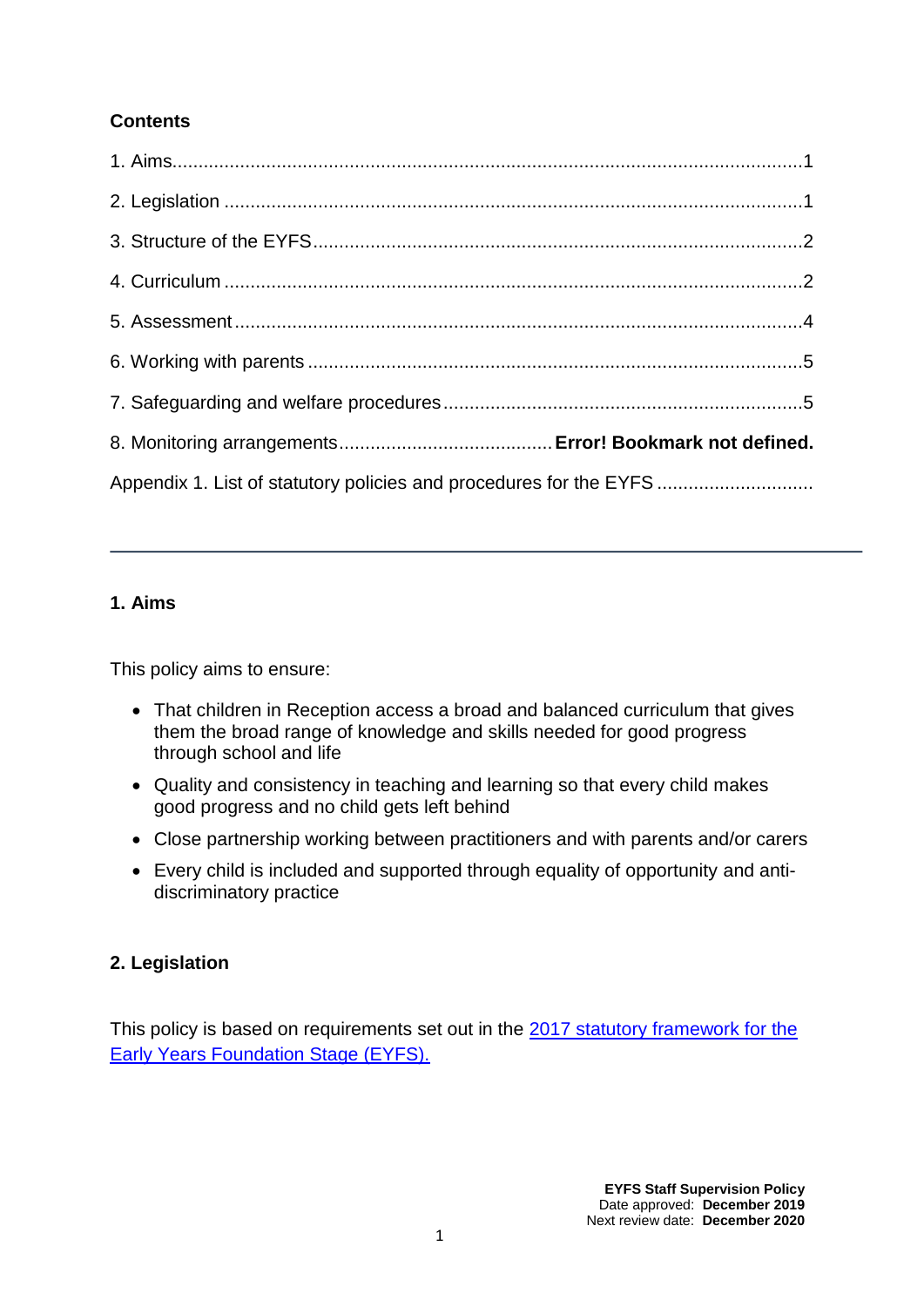#### **3. Structure of the EYFS**

At Clare Primary School we have one Reception class with a September entry point.

Children attend school within term dates set for the whole school. The hours of day are as follows

Autumn term

Children can be brought to the classroom from 8.35

Spring and Summer term

Children line up on the main playground

8.45 School starts

8.55 registration closes

3.00 Home time

#### **4. Curriculum**

Our early years setting follows the curriculum as outlined in the 2017 statutory framework of the EYFS.

The EYFS framework includes 7 areas of learning and development that are equally important and inter-connected. However, 3 areas known as the prime areas are seen as particularly important for igniting curiosity and enthusiasm for learning, and for building children's capacity to learn, form relationships and thrive.

The prime areas are:

- Communication and language
- Physical development
- Personal, social and emotional development

The prime areas are strengthened and applied through 4 specific areas:

- Literacy
- Mathematics
- Understanding the world
- Expressive arts and design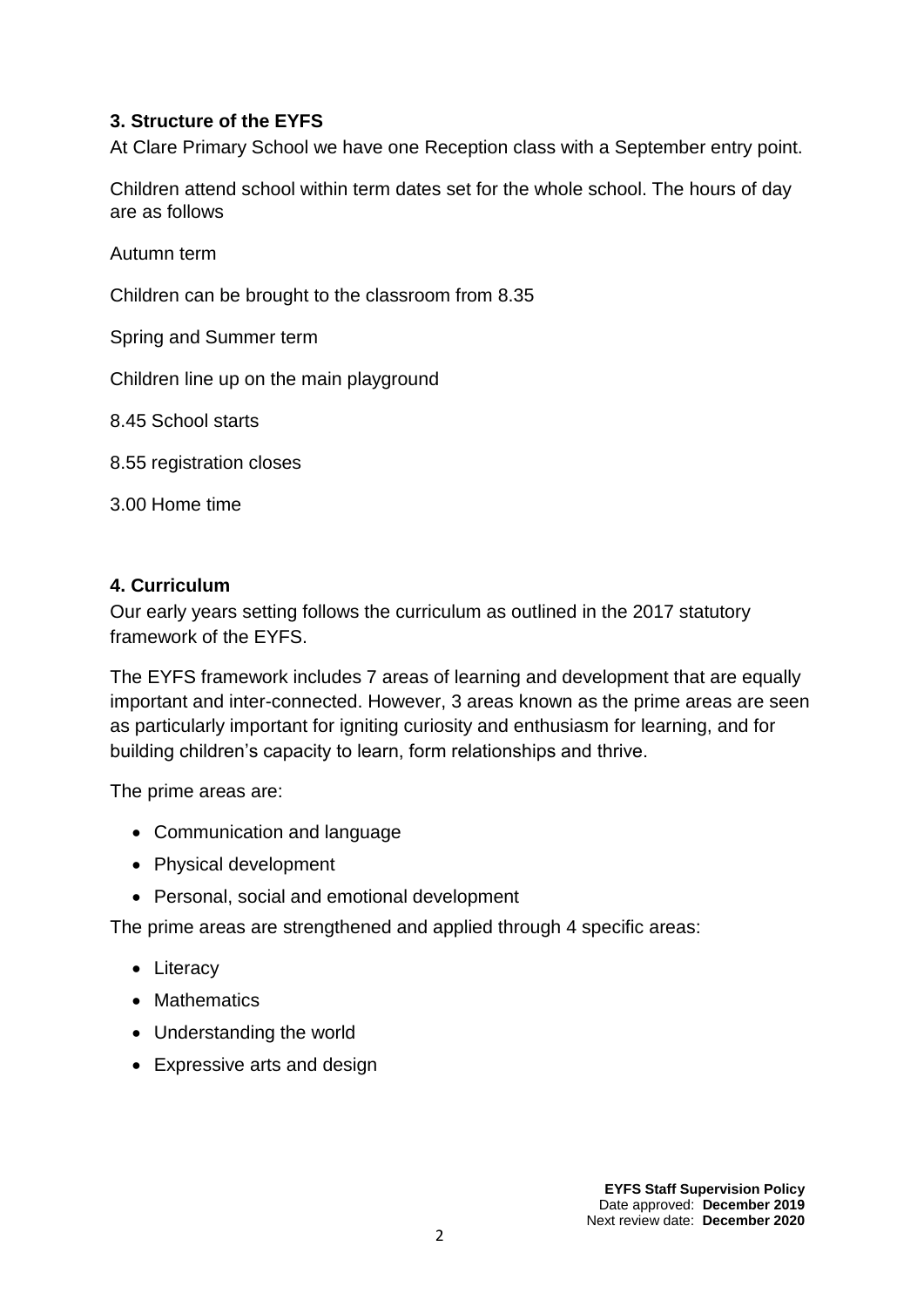#### **4.1 Planning**

Staff plan activities and experiences for children that enable children to develop and learn effectively.

We follow a planning in the moment format for the majority of our curriculum. We display a weekly planning sheet where staff note down observations, teaching points and activities that have developed through children's play. We also note down adult initiated invitations and provocations for learning.

During the week there are discrete daily phonic sessions. For this we use the Storyworld Phonics Scheme. We then note down continuous provision that supports the children's learning.

We introduce maths concepts through play experiences and through some short, adult led sessions.

We plan using all areas, including outdoors and the wider community. Nature Detectives sessions provide the children with a weekly session that allows them to explore concepts within nature.

Staff also take into account the individual needs, interests, and stage of development of each child in their care, and use this information to plan a challenging and enjoyable experience. Where a child may have a special educational need or disability, staff consider whether specialist support is required, linking with relevant services from other agencies, where appropriate.

In planning and guiding children's activities, practitioners reflect on the different ways that children learn and include these in their practice.

## **4.2 Teaching**

Each area of learning and development is implemented through planned, purposeful play, and through a mix of adult-led and child-initiated activities. Practitioners respond to each child's emerging needs and interests, guiding their development through warm, positive interaction.

As children grow older, and as their development allows, the balance gradually shifts towards more adult-led activities to help children prepare for more formal learning, ready for year 1.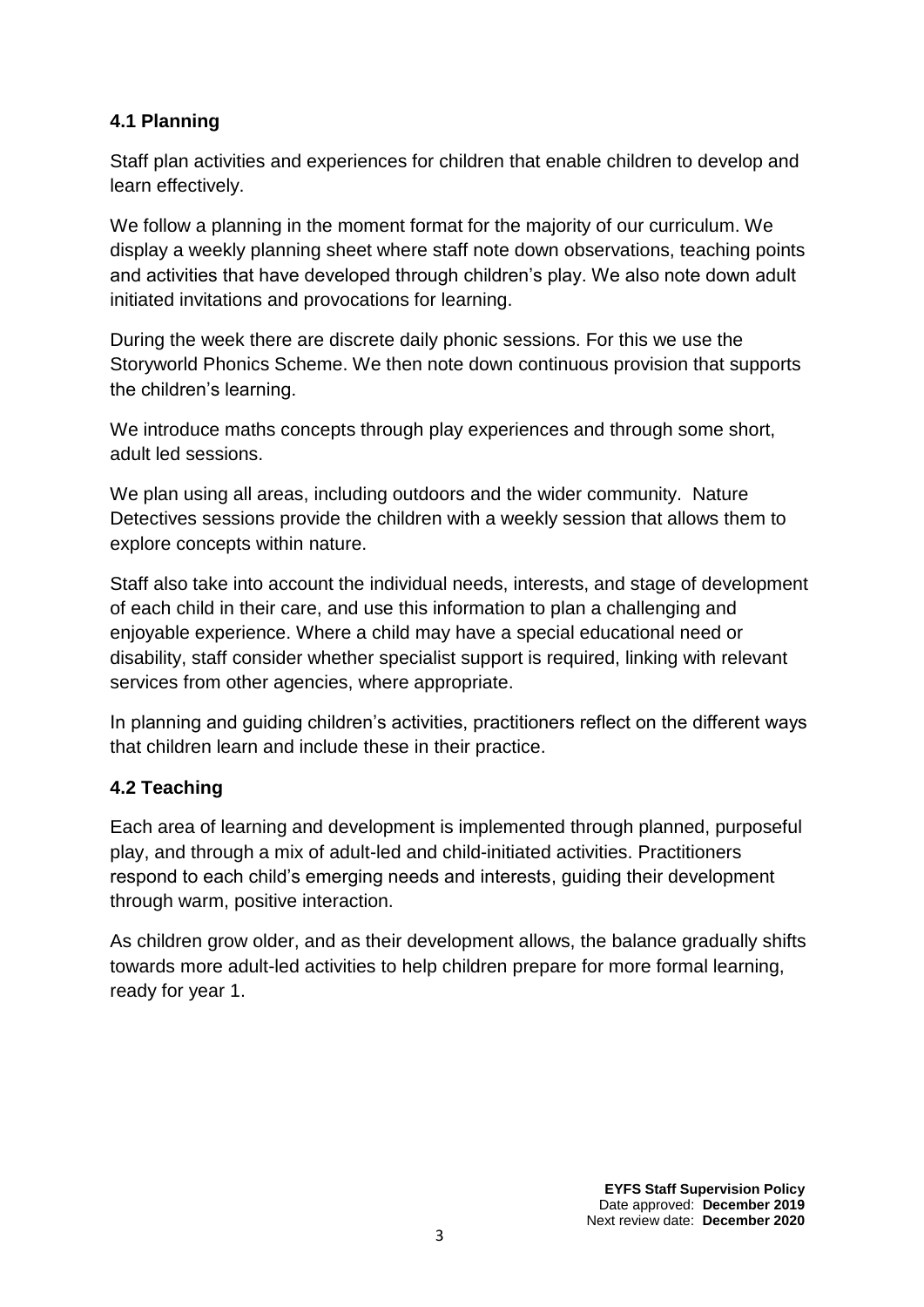## **5. Assessment**

At Clare Primary School ongoing assessment is an integral part of the learning and development processes. Staff observe pupils to identify their level of achievement, interests and learning styles. These observations are used to shape future planning. Practitioners also take into account observations shared by parents and/or carers.

Observations are recorded within the children's online Tapestry Learning Journal. Parents and carers are also encouraged to add observations from home and staff can then assign assessment criteria to these, where appropriate.

At the end of the EYFS, staff complete the EYFS profile for each child. Pupils are assessed against the 17 early learning goals, indicating whether they are:

- Meeting expected levels of development
- Exceeding expected levels or,
- Not yet reaching expected levels ('emerging')

The profile reflects ongoing observations and discussions with parents and/or carers. The results of the profile are then shared with parents and/or carers.

#### **6. Working with parents**

We recognise that children learn and develop well when there is a strong partnership between practitioners and parents and/or carers.

Parents and/or carers are kept up to date with their child's progress and development. The progress check and EYFS profile helps to provide parents and/or carers with a well-rounded picture of their child's knowledge, understanding and abilities.

The children each have a Tapestry online learning journal and parents are regularly informed through this. We also provide a weekly blog and alert them to any learning that will take place the following week.

Each child is assigned a key person who helps to ensure that their learning and care is tailored to meet their needs. The key person supports parents and/or carers in guiding their child's development at home. The key person also helps families to engage with more specialist support, if appropriate. The key person role is divided between the two class teachers.

Termly focus weeks allow staff to focus attention on a small number of pupils. Following on from this week a report is published on Tapestry and parents and carers are invited in to meet with the key person.

Parents and carers are encouraged to come in a help during event weeks such as World of work week.